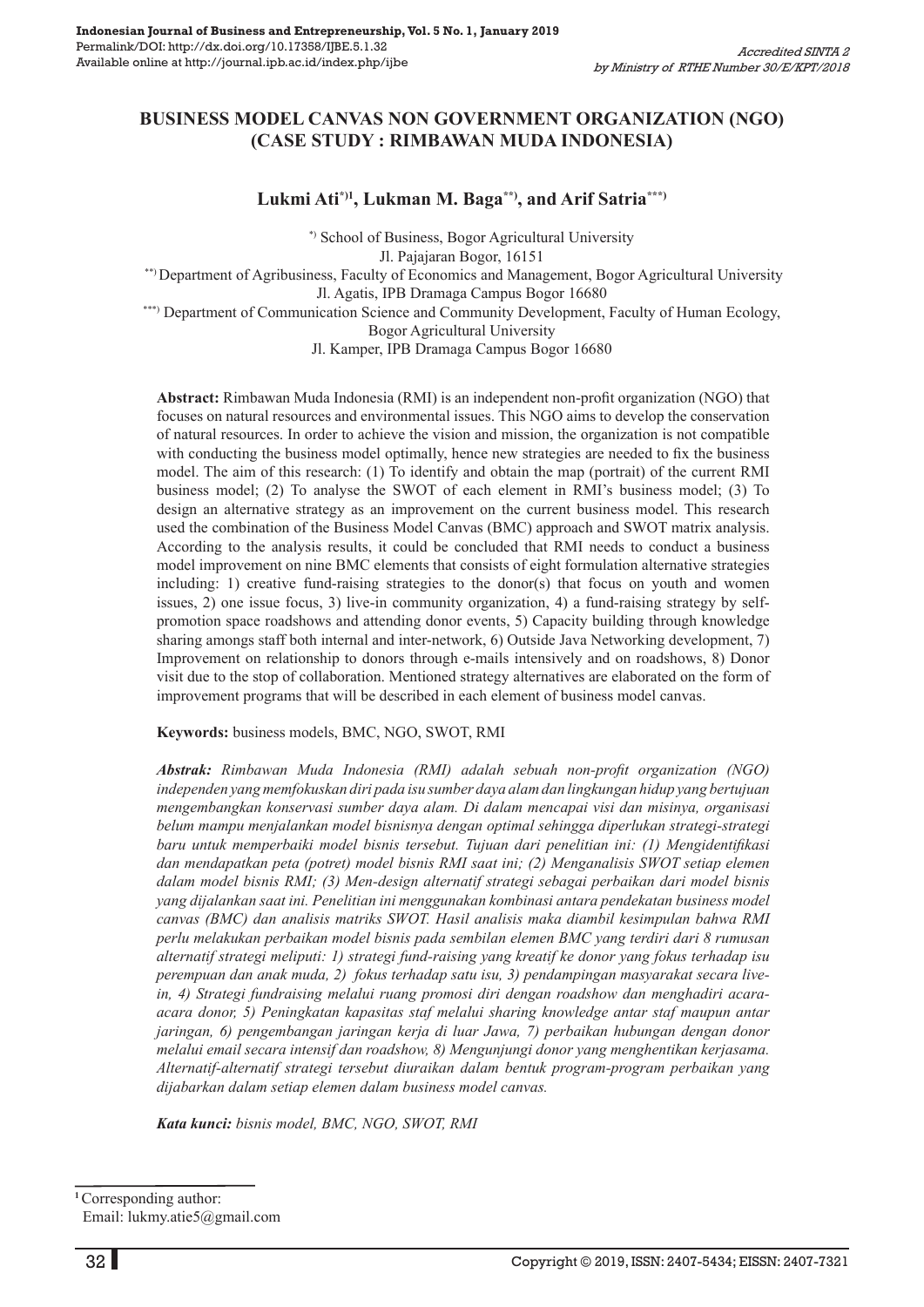# **INTRODUCTION**

The role of an non-profit organization (NGO) as one of the agents of social change has had a significant improvement since 1960, especially in developing countries like Indonesia. According to Edwards (2000) the number of International NGOs increased from only 176 NGOs in 1909 to 28,000 NGOs in 1993. From this number, more than 20,000 International NGO networks are active in the world stage, and 90 percent are formed in the last three decades. Post UN Conference on 1970s, the number of NGOs has kept increasing and this conference had impacted the formation of different types of NGOs with different issues including environmental issues and sustainable development. One of the triggers for the spread for NGO is the many phenomena of donor institutions (donor-driven). According to Anheier (2002) the booming of NGO in the last years was not a coincidental matter. The process appearing was caused by the international donor institution trends that have started decentralization and disbursement of funds for NGO in developing countries that kept on improving along with the information technology growth. Until now, governments and international funding agencies kept improving their flow of development funds through NGO (Bagulay, 2014). In 1980 around US \$4.7 billion was disbursed, in 1999 it increased to US \$6.5 billion and the trend will continue to increase (Greensmith, 2002).

The increasing number of NGOs is not balanced with a good management system (Collins, 2005). According to Hernawan (2004) the achievements of NGOs are not always parallel with the practice. Based on the result of monitoring and evaluation towards several NGOs specially on the aspect of internal management and internal programs, there are several facts resulted, that is, that non-governmental organizations are still very weak in terms of managing programs (Setiawan, 1999). Other facts also stated that NGO as an alternative development agent element in the middle of their idealism to stand up for civil rights in its dynamics is actually only to fulfill donors' importance (Clark, 1995). In this matter, independence from NGO alone is very weak and NGO only moves to fulfill donors' importance (Fakih, 2010).

On the level of public trust, the perception about the transparency of the NGO world also becomes an issue in the NGO world in Indonesia (Baguley et al. 2004). The research result from Scanlon and Alawiyah (2015) stated that the public trust (government and private) to NGO is low even though the number is smaller than the condition in the previous decades. The result of the research stated that there is no enough information about the work results of NGO. On the other hand, it is also stated that NGO did not have a strong performance and financial system. It is also mentioned that most of the public stated that there is no accreditation or certification system that can provide information on the performance and documentation of the progress and results of NGO work programs in Indonesia.

The role of NGOs is very important and the development of the number of NGOs continues to increase significantly, while in other conditions, many problems often become big questions on the community about the world NGOs. This becomes the fundamental reason this research conducted. According to Greensmith (2002) currently there is no much research on NGO management compared to the management of commercial companies in general, whereas he thinks that this is no less important than commercial companies. In harmony with Greensmith, according to Sanderse (2014) there is a very few scientific study of NGOs, especially those associated with general business models. The business model for non-profit organizations (NGOs) has actually been highlighted by Dabbs (1991) who stated that studies that have noticed the growth of non-profit businesses have been largely ignored. Research in a business study is mostly done on the institution (company) profit/ commercial course. Status as a non-profit institution that makes many parties overrides the existence of this institution and it is considered not important because it does not bring any profits. On the other hand, it is less understood by the general public that the actual value of nominal funds of non-profit institutions is not much bigger in comparison with that of institutions. In 1999 the sector of NGOs or non-profit institutions had a turnover of more than US \$ 1 trillion globally, with the number of full-time paid employees, 19 million people. This value is equivalent with the eighth largest economy (Sanderse, 2014). According to Lambell et al. (2008) non-governmental organizations (NGOs) are still relatively absent from scientific studies especially those associated with business studies.

The approach to the canvas business models developed by Osterwalder and Pigneur (2010) is a tool of a business model concept that becomes an alternative chosen strategy. The business model is a strategic choice that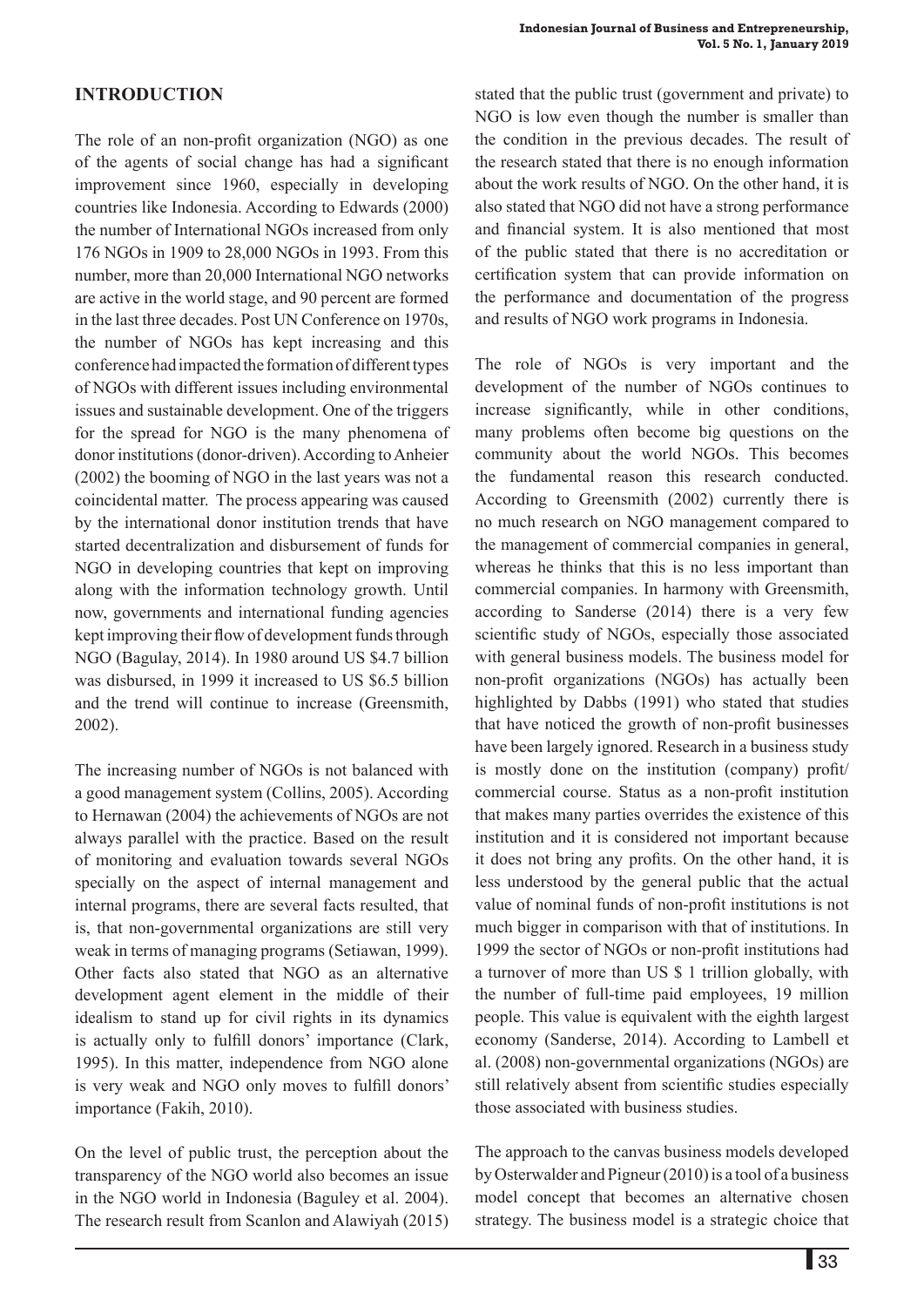will have operational implications, so the agency will be able to communicate, analyze, test and validate a causal relationship derived from the choice of strategy made (Shafer et al. 2005). Business Model Canvas (BMC) developed by Osterwalder and Pigneur is one approach to business model that is currently quite popular and widely used by various circles (Wiska et al. 2016). BMC has been widely discussed in previous studies. Most of the research discusses the concept of BMC focused on e-business and profit-oriented companies (Sanderse, 2014). While the development of business models for non-profit institutions is still rare. Although current studies in Business model canvas approaches are mostly found in profit-oriented businesses, the study and application of NGOs (non-profit businesses) is likely to be very different from profit-oriented businesses (Demil and Lecocq, 2010). The use of BMC tool is expected to answer all problems and deadlock related problems faced by NGOs in Indonesia so far.

This study took a case study on a NGO Rimbawan Muda Indonesia (RMI). RMI is an NGO established on September 18, 1992 in Bogor. RMI is an organization that does not go through a membership system, which has an issue orientation on environmental protection movements, natural resource management and women's rights. The existence of RMI takes part in important roles in policy-making at the national level in relation to natural resource management efforts. The condition of RMI is not much different from the condition of NGOs in general, that is, management problems, accountability, transparency and independence. This condition should be the attention on the RMI management because in the last five years the RMI conditions are still at a stagnant level. Of the total managed funds per year, it is still under five billion rupiahs. For NGOs at the RMI level, they must be able to manage funds at least 5-10 billion (Scanlon and Alawiyah, 2015). Likewise, with work locations, until now it is still in West Java and Banten only. RMI has been established for more than twentyfive years. This should be able to develop program outside Java, so that funding opportunities are greater. Starting from this condition, a mapping of the current RMI is needed, and an alternative strategy is needed so that the RMI is more developed and able to compete with other NGOs that are at the same level as HuMa, AMAN, SAINS and others.

The research at RMI is expected to represent other NGOs especially in Indonesia. Through nine elements

arranged in a canvas, they can help the RMI organization describe the current business model to facilitate the creation of new strategies through improved business models. Business model improvements can fill the gap by providing some alternative business models that can be described in the form of future programs (Wheelen and Hunger 2012).

# **METHODS**

This research was conducted at Rimbawan Muda Indonesia Bogor, West Java. The study lasted for 4 months from January to April 2017. Data collected consisted of primary and secondary data. The data collected to view the existing condition of RMI consisted of primary and secondary data. Primary data collection used techniques of direct observation, filling out questionnaires, in-depth interviews (indepth interview) and Focus Group Discussion (FGD) in the internal organization. While secondary data were obtained from annual reports on RMI and library materials that are relevant to the research. The literature consists of journals, theses, dissertations, books and studies of research that have been done before.

Data collection techniques for classification of strengths, weaknesses, opportunities and threats (SWOT) were filling out questionnaires, in-depth interviews and FGDs onto internal and external organizations. Data collection from internal organization of Focus Group Discussion (FGD) are determined by the selection of internal and external strategic factors, while data collection onto the external parties of questionnaires represented foreign donors, Indonesian donor agencies (grand making institutions), and partners /networks of RMI. In-depth interviews were conducted to assisted communities, assisted community leaders/village heads in a structured manner that referred to the prepared questionnaires.

Method of data analysis was conducted to know condition of existing organization, an analysis of the environment and internal business activities of organization by using business model canvas framework developed by Osterwalder and Pigneur (2010). This business framework is a canvas that divides the business model into nine main boxes (Figure 1).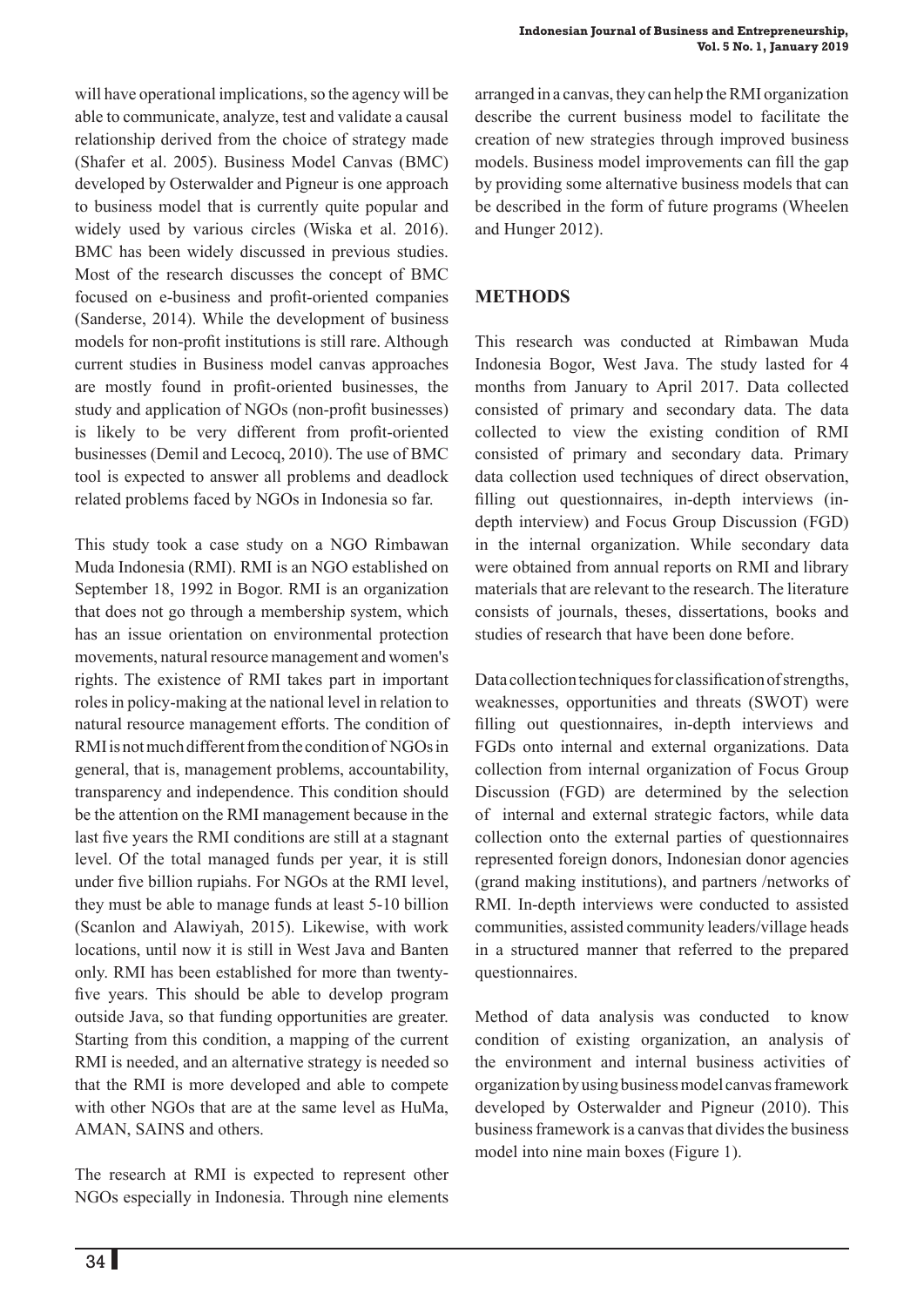

Figure 1. Business Model Canvas (Osterwalder and Pigneur, 2014)

The next method of analysis is the identification and evaluation of factors affecting both internal and external organizational environments on each element that has been mapped in the business model canvas of RMI the current. Each element in the business models of canvas box is done with SWOT analysis (Strengths, Weaknesess, Opportunities, Threats). The mapping results by looking at the strengths, weaknesses, opportunities and threats are selected or rated on each internal and external factors to determine strategic issues through the SWOT matrix by marrying the strengths with the opportunities (SO strategy), the strengths with the threats (ST strategy), the weaknesses with opportunities (WO strategy) and weaknesses for threats (WT strategy) (Rangkuti, 2015).

The last method of analysis was to combine map of business model canvas with SWOT analysis result. The combination of these two analytical tools could be complementary, in which BMC is used to assess the overall integration of business models and SWOT is used to look at all the components of these elements in depth so as to provide an alternative direction of an effective business model strategy. In general, the outline of the research framework is presented in Figure 2.

#### **RESULT**

#### **Portrait of the current RMI Business Model**

Customers segments of RMI consist of assisted communities (Bogor, Lebak and Sukabumi district). The communities are the main customers as the beneficiary directly from the activities undertaken by RMI, but they do not provide income. The area covered by RMI includes indigenous territory (3 indegenous areas), rural / local area (25 villages spread in 2 provinces and 3 districts). This group includes groups of men, women and youth. The second customer segments are donor agencies. Donors are second customers as customers that bring RMI value streams directly. Donors that provide RMI's current funding support are Terre des Hommes Germany, Terre des Hommes BMZ, Partnership and MCC through MCAI.

Value propositions that RMI offers to its customers is to have an eco-populism flow. This value becomes the identity of the RMI that distinguishes it from other NGOs. Customers can easily understand that the RMI is an environmental movement activist that is very pro-people, the environment for the welfare of society. Another unique value offered by RMI to the beneficiary community (constituents) is direct assistance in grassroots. RMI is the only NGO in Jabodetabek (Jakarta, Bogor, Depok, Bekasi) area with the core of community empowerment which has the nearest learning location as the basis of organization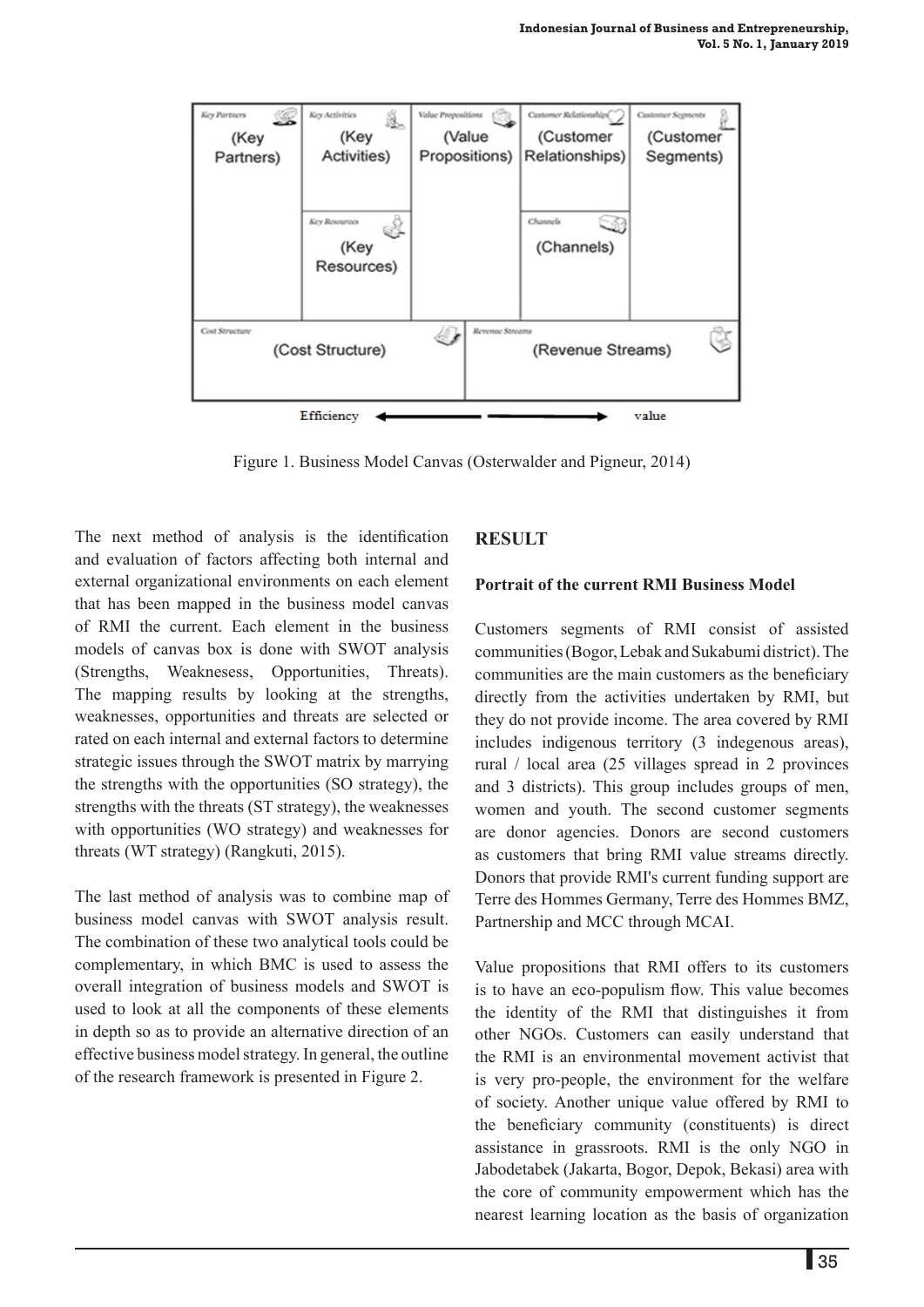work. Another value of RMI offers to donors is that RMI has integrated issues ranging from environmental, social, economic and comprehensive gender issues to work strategies ranging from community assistance, critical education to advocacy (regional and national). The RMI target group also touches on governments, women, elites, youth and even children.

The channel used to communicate the value proposition of the RMI to the public is through direct communication by word of mouth. Other channels that are used are through sms and phone but they are still very limited and only to communicate with community leaders only. The channels used to communicate with donors are via email and website. Donor emails are limited to proposal-only relationships and program reporting. Website used is also still rarely updated.

Customer relationships built by RMI to customers are more on personal and inter-group relationships. The relationship to the community is more emphasized on personal relationships based on the needs of the community. Direct guidance of the community becomes important to maintaining relationships to the immediate constituents. In addition, regular meetings or discussions are also often conducted in the community whether they are related to the project or not. While the relationships built with donors are more on interpersonal relationships and are emphasized on how funding to support is sustainable even though this relationship is currently limited to the relationship of the proposal and reporting program only.

The largest RMI revenue streams are from donors (above 90%). Donors that provide funding support so far consist of domestic donors: partnerships, and overseas donors: Terre des Hommes BMZ, Terre des Hommes Germany and MCC through the MCAI program. This funding source is used to run the activities as an effort to achieve the mission of the institution and of course according to agreement with the donor and for routine operational funding (staff salary, utilities cost).



Figure 2. Research framework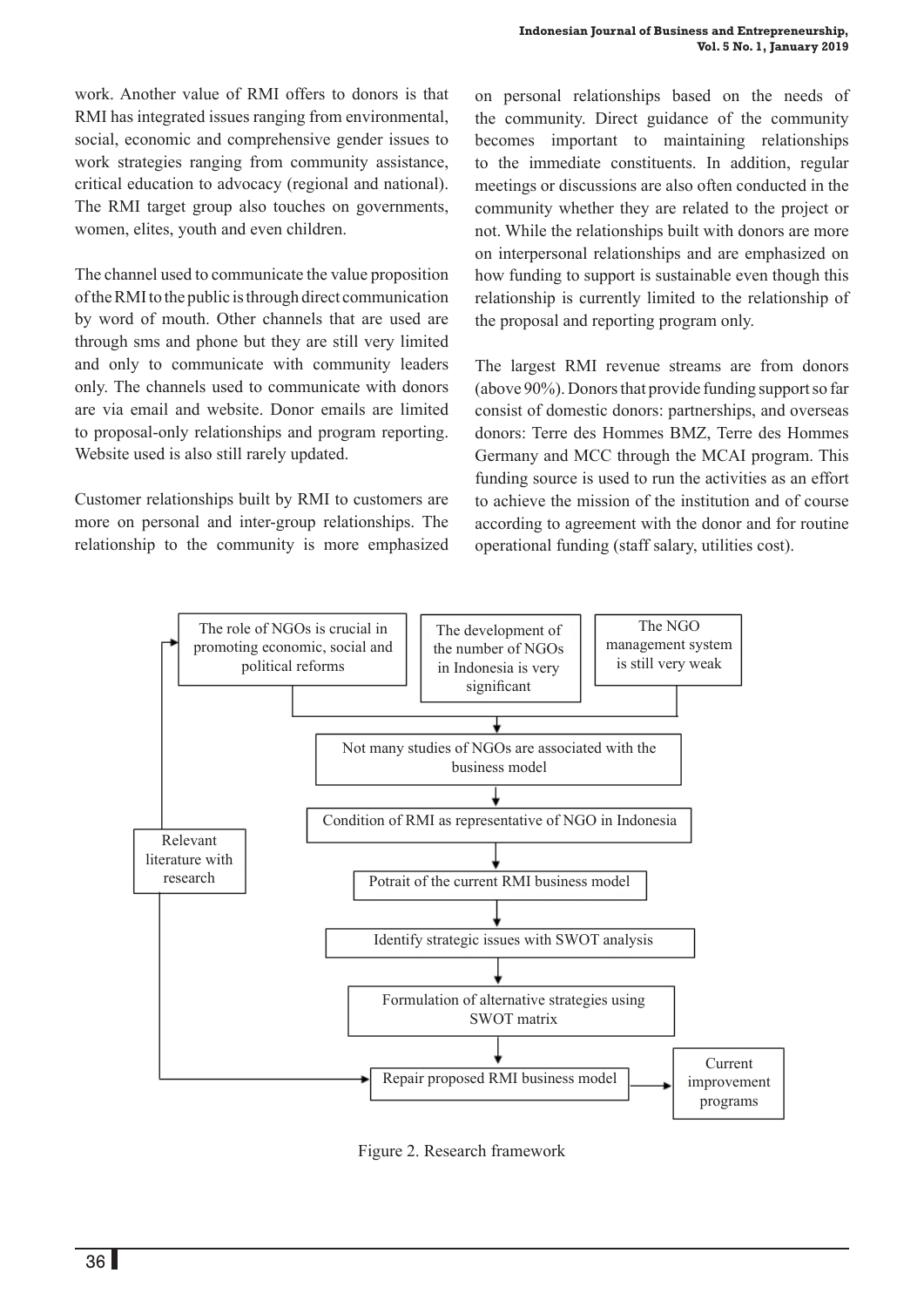RMI's key resources to run activities in order to offer its current value propositions include Human Resources (HR) in total of 22 people with different education levels and varying capacities so that there is still a high gap among knowledges. Other resources are integrated organizational structures, intellectual resources, such as databases, funding sources and sound management systems, with a customized organizational structure and supported by documented SOPs.

Key activities undertaken by RMI consist of community assistance as capacity building efforts, policy advocacy undertaken together with other network partners (NGOs), knowledge management, and networking with other NGOs.

Key partnerships contributing to the achievement of the objectives and vision of the RMI mission are at the national level: HuMa, EPISTEMA Institute, Sajogyo Institute, Jaringan Kerja Pemetaan Partisipatif (JKPP), Jaringan Pendidikan Lingkungan (JPL), Aliansi Masyarakat Adat Nusantara (AMAN), Partnership, Badan Registrasi Wilayah Adat (BRWA), Konsorsium Pembaruan Agraria (KPA) and at international level: International Land Coalition (ILC) and Working Group Bio (WGB).

Cost structures of activities undertaken by RMI include the cost of activities for program implementation, operational costs which are the cost of staff salaries and utilities costs. The portrait of the current business model canvas run by RMI is presented in Figure 3



Figure 3. The current of RMI Business Model Canvas (blue: representative customer segment community; black: representative customer segment donor)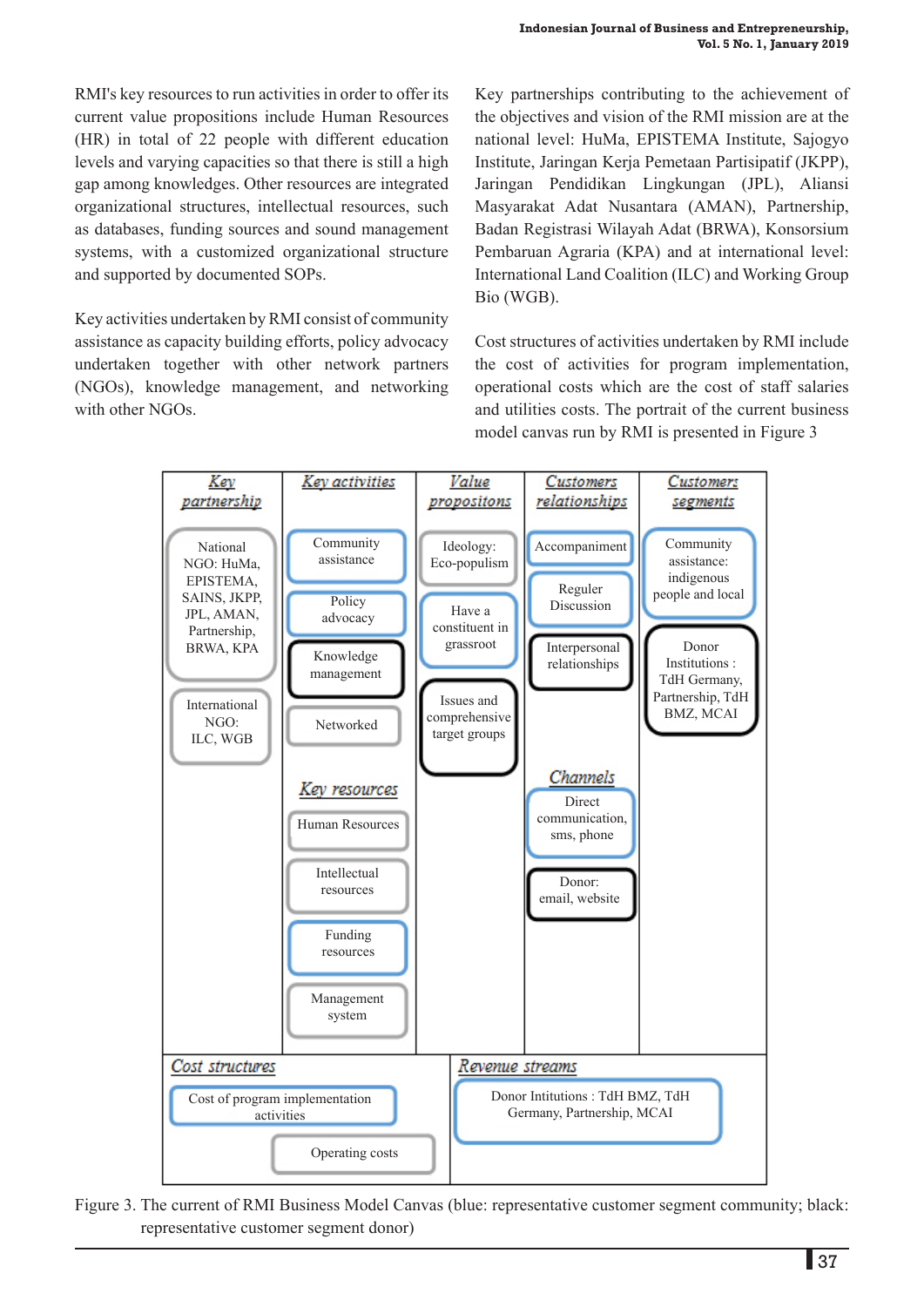# **SWOT assessment on each element of RMI business model**

The stages performed after mapping the current RMI business model is to perform SWOT analysis of each element on the nine elements that have been mapped. Mapping the strengths, weaknesses, opportunities and threats to each of these elements will be used to develop strategies to improve the business model that has been done so far. Mapping on the nine elements will be combined with the results of the SWOT analysis in order to obtain more in-depth and sharper analysis results. The results of the SWOT assessment analysis on the nine elements in the RMI model business are presented in Table 1.

#### **SWOT Matrix Analysis**

Based on the SWOT analysis of each subsequent element in the SWOT matrix analysis, it can be determined alternative improvement strategies. The SWOT matrix analysis that has been plotted produces eight strategies that can be used by RMI in developing future strategies. The results of the SWOT matrix analysis are explained in Figure 4.

Table 1. SWOT assessment on the nine elements of the RMI Business Model

| Element                    | Strengths                                                                                                        | Weaknesses                                                                                                         | Opportunities                                                                                                 | Threats                                                                                    |
|----------------------------|------------------------------------------------------------------------------------------------------------------|--------------------------------------------------------------------------------------------------------------------|---------------------------------------------------------------------------------------------------------------|--------------------------------------------------------------------------------------------|
| Customer<br>segments       | - Direct assistance in the<br>community<br>- Implement the project<br>according to the needs of<br>the community | - Lack of communication<br>with donors<br>- Assistance in the<br>communities has not been<br>intensive             | - Assistance in the<br>community at the request<br>of the community<br>- Funding opportunities from<br>donors | - Many NGOs enter the<br>RMI worksite<br>- Donors suspend project                          |
| Value<br>propositons       | - Constituents in grassroots<br>- Have strong ideals<br>- The issues are<br>comprehensive                        | - Lack of focus on<br>developing issues<br>- Have not been able to<br>package the concept well                     | - Many communities outside<br>Java need assistance<br>- Few competitors at the<br>same location               | - The presence of other<br>NGOs with similar issues<br>- Rejection from the<br>communities |
| Channels                   | Own media website, FB,<br>Twitter                                                                                | The use of media networks<br>is still limited                                                                      | Social media is used by<br>many parties                                                                       | There are news/issues that<br>are more interesting in the<br>public                        |
| Customers<br>Relationships | - The closeness of the<br>relationship of the<br>community<br>- Close donor relationships                        | - Relations between<br>donors are still limited to<br>reporting and proposals<br>- Lack of self-promotion<br>space | - Personal relationship with<br>the community                                                                 | - Donor distrust with RMI<br>- Personal/staff changes to<br>old donors                     |
| Revenue<br>streams         | <b>Efficient</b> financial<br>management                                                                         | Weak fund-raising strategy                                                                                         | The existing funding<br>opportunities that are still<br>open from donors                                      | Many unexpected costs                                                                      |
| Key resources              | Well capacity of staff in<br>managing programs and<br>finance                                                    | - Inexperienced board skills<br>- Uneven human resources<br>capacity (high gap)                                    | High outsiders' confidence<br>in some of the staff                                                            | - Staff hijacking by other<br>parties<br>- Piracy of rmi data by<br>other agencies         |
| Key activities             | - Independent organization<br>- Having a neat strategic<br>plan                                                  | - Monitoring evaluation<br>system not good<br>- Assistance in community<br>is not live-in                          | The work location of RMI<br>becomes the location of<br>comparison study (domestic<br>and foreign)             | There are policies that<br>contradict the mission of<br>the organization                   |
| Key<br>partnerships        | Strong network to develop<br>policies                                                                            | - National network is still<br>limited (Jabodetabek)<br>- Network-related<br>relationships                         | The existence of similarity<br>issues with the network                                                        | Disagreements with the<br>network                                                          |
| Cost<br>structures         | Good financial<br>management                                                                                     | Many unallocated costs of<br>the project budget                                                                    | Capacity building<br>opportunities for<br>organizational fund<br>management                                   | Swelling costs                                                                             |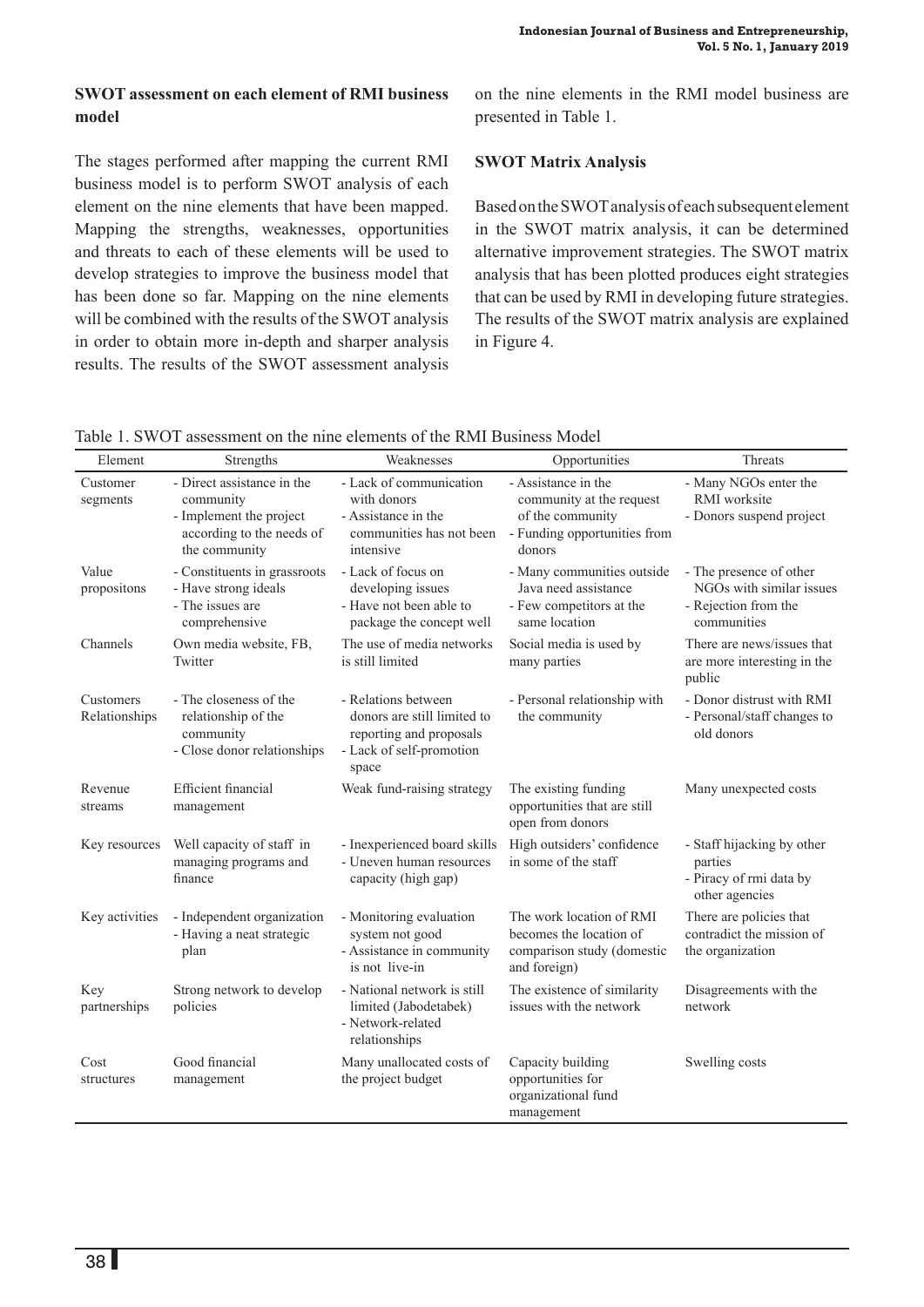|                                                                                                                                           | <b>Strengths (S)</b>                                                                                                                                                                             | <b>Weaknesses (W)</b>                                                                                                                                                                    |  |
|-------------------------------------------------------------------------------------------------------------------------------------------|--------------------------------------------------------------------------------------------------------------------------------------------------------------------------------------------------|------------------------------------------------------------------------------------------------------------------------------------------------------------------------------------------|--|
| <b>Internal Factors</b><br><b>External Factors</b>                                                                                        | 1. Direct assistance in the community<br>2. The capacity of staff to manage<br>programs and finance is good<br>3. An independent organization<br>4. Have a strong network to develop<br>policies | 1. Not focus on existing issues<br>2. Assistance in the community has<br>not been intensive<br>3. Fund raising strategies is still weak<br>4. The network is limited to Jabo-<br>detabek |  |
| <b>Opportunities (O)</b><br>1. The community considers that RMI<br>is "a good NGO"                                                        | <b>S-O Strategy</b><br>1. Submitting proposals to potential<br>donors that match the vision and                                                                                                  | <b>W-O Strategy</b><br>1. Focus on one issue so that funding<br>opportunities from donors are also                                                                                       |  |
| 2. Many funding opportunities from<br>donors that match the RMI issue<br>3. Many other parties believe in the<br>performance of RMI staff | mission of the organization by<br>capable staff together with suitable<br>networks (S1, S2, S3, S4, O2)<br>2. Increasing staff capacity by shar-                                                 | focused $(W1, O2)$<br>2. Intensive assistance (live-in)<br>because the community believe in<br>RMI (W2, O1)                                                                              |  |
|                                                                                                                                           | ing knowledge between staff and<br>networks, so that the public increas-<br>ingly believe in RMI performance<br>(S2, S4, O3)                                                                     | 3. Fund raising strategies through self-<br>promotion space with roadshows<br>to potential donors and attending<br>events organized by donors (W3,<br>O(2)                               |  |
|                                                                                                                                           |                                                                                                                                                                                                  | 4. Expand networks with local NGOs<br>outside Java (Kalimantan, Sumatra<br>and Eastern Indonesia) (W4, O3)                                                                               |  |
| Threats (T)                                                                                                                               | <b>S-T Strategy</b>                                                                                                                                                                              | <b>W-T Strategy</b>                                                                                                                                                                      |  |
| 1. Donors suspend the projects<br>2. Personal changes in old donors<br>3. Conflict of interests in the network                            | Visiting donors that have stopped col-<br>laboration and donors who have new<br>staff, assure them that RMI is able to<br>manage programs and finances well<br>and have a strong network         | Strengthen networks of Jabodetabek by<br>regular discussions, and try to resolve<br>to exist conflicts $(W6, T3)$                                                                        |  |

Figure 4. RMI SWOT Matrix

#### **Improvement of RMI business models**

Based on the results of SWOT RMI analysis that has been mapped there are some things that need to be refined as an improvement effort of RMI management which becomes more effective and efficient in the future. To get optimal funding support RMI needs to do fund-raising strategy to donor. Identification and approach to potential donors of both old donors and new donors in accordance with the RMI issues, such as donors focusing on women's issues: International Land Coalition, HIVOS, UNDP, Brot Für die Welt (Bread for the World), The Norwegian Human Rights Fund (NHRF), TIFA, UN Woman, IWE-WELDD, Global Fund for Woman, Mamacash, DFID, Ford Foundation and donors focusing on child issues: Terre des Hommes, Project Concern International and World Vision International.

The current condition of RMI has a comprehensive issue. With the comprehensive issues of RMI being out of focus, sometimes the issues that evolve are simply ignored. The strategy that needs to be changed is that RMI should focus on a growing issue. The choice of current issues is the issue of youth and women. The choice of issues of youth and women is based on the greatest expertise of current RMI and current trending issues. Focusing issues with youth and women with integrated community empowerment strategies through intensive facilitation will be a new strength for the RMI and can easily prepare proposals to be submitted to potential donors. Identifying donors that focus on issues of youth and women will be easier.

The limitation communication channel of RMI's with its customers needs to be improved to make communication more effective and efficient. The mapped strategy is to go to donors that have stopped long term collaborations and donors with new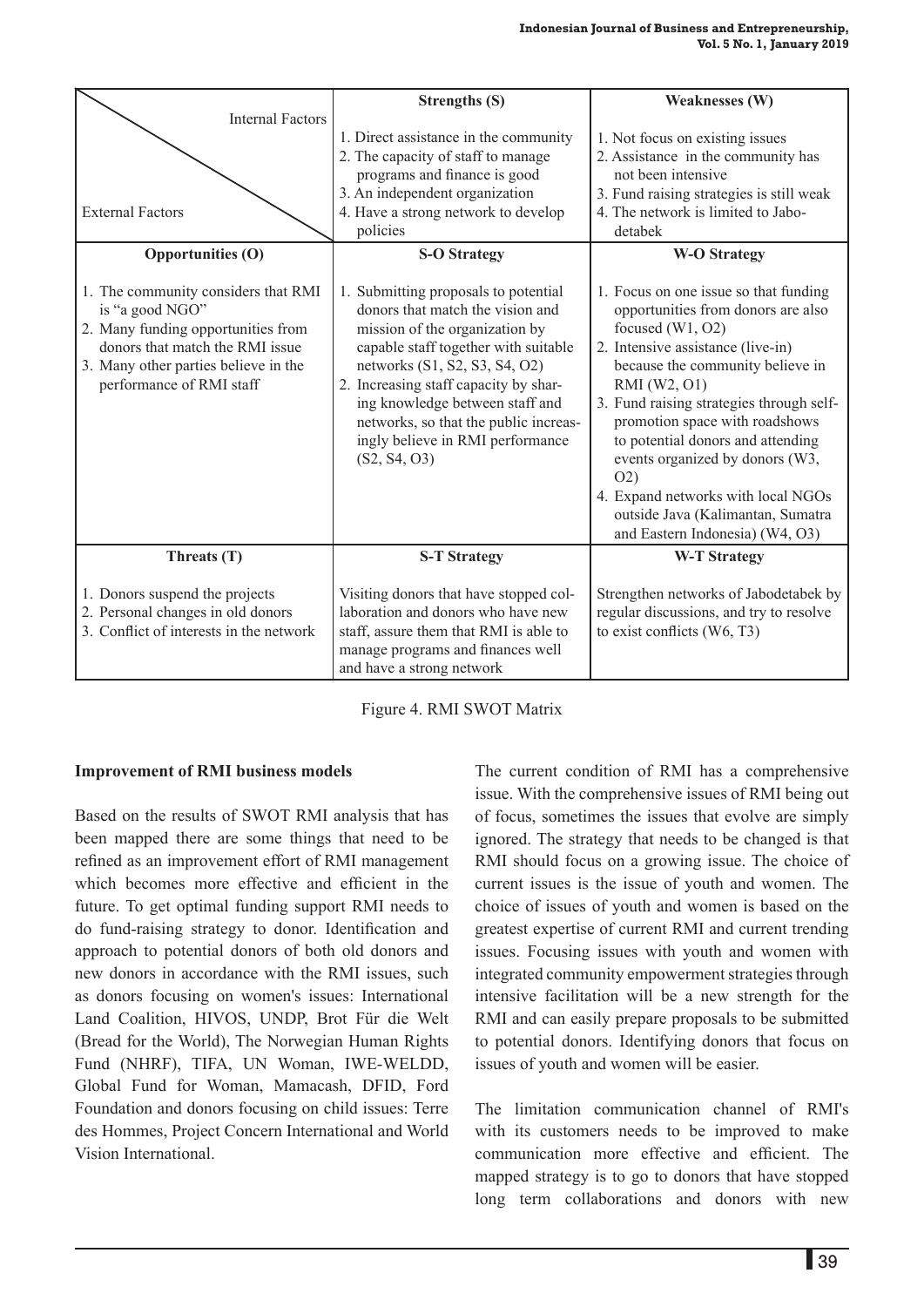personalities. An effective communication channel for delivering agency information about donors is through direct communication with roadshows. Channels or other media that can be used to connect with donors can be through a website that is always updated by presenting information about RMI clearly about the vision, mission, programs that is being run as well as issues developed.

Customer relationships built by RMI are currently very limited, especially to donors. The formulation of the resulting strategy needs to communicate with donors that has stopped cooperation and donors with new personal reimbursements. Needs to improve the relationship between donors is through email regularly and send information about RMI (organization profile) especially to old donors that never again communicate. Another relationship that can be established is through direct communication by visiting a potential donor office (road show). Excavation of information on why long donors stop cooperation needs to be explored more deeply. This is an attempt to correct the lack of RMI that donors do not satisfy.

In order to realize the sustainability of the institution, a creative fund-raising strategy is needed. Currently donors that support RMI are still very limited while there are still many funding opportunities in other donors that are still open. Fund raising strategies are needed through self-promotion events, roadshows to potential donors, sending an attractive organization profile to donors via email and through the RMI website that is constantly updated on RMI's work programs so that donors are fully informed by RMI. The strategy for obtaining other funding sources is to revive the business unit currently owned by RMI.

One of RMI's key resources is the database which contains all data and information about the assisted areas and the results of work achieved. Seeing the importance of resources in the form of this database it is necessary to improve the data management system in RMI which is currently still very minimal and managed by a competent special staff. This intellectual resource is in the need because it becomes a tool to achieve customer satisfaction both community and donor. With well-documented data, RMI will be able to explain the program well in accordance with valid data sources.

The strength of RMI's key activities is the assistance and community organizing that is different from other NGOs, especially in Jabodetabek. The only on-off mentoring strategy should be improved immediately on a live-in assistance strategy. Improvements to assisting strategies with live-in or living with communities should be immediately undertaken by a capable Community Organizer (CO) that is sensitive to the situation in the community and understands the growing issues associated with the region being accompanied. Strategy accompanied by placing one person-one village can also be a strategy to be able to focus on optimal results.

Key partnerships or networks for NGOs including RMI work are parties that participate in the achievement of the vision and mission of the organization. RMI's current network is limited to NGOs in Jabotabek and Lombok only. Improvement needs to be done is a strategy to open the network of partners outside Java. This needs to be done because some donors only support locations outside Java such as Sumatra, Kalimantan and Nusa Tenggara. This effort needs to be done at the same time for the development of RMI work site area. In addition, current donor trends favor consortium work in which national NGOs consortium with local NGOs and spread in several provinces. This strategy is being undertaken as an effort to capture donor funding opportunities. The network of Jabodetabek is used as a network in policy advocacy because it is adjacent to the capital, while the network outside Jabodetabek is a network of the implementation of programs in the field.

RMI's current cost structure is the cost of program implementation and operational costs. Allocation of unallocated cost to support alternative strategy formulation is network cost, capacity building staff cost. The allocation of costs for capacity building of staff needs to be budgeted specifically because the staff is the main key resource that determines the success of the program. Other costs that should be specifically allocated are networking costs. This is in harmony with the result of strategy formulation whereby expanding the network becomes a crucial thing that must be done immediately. Improvements to the RMI business model are shown in Figure 5.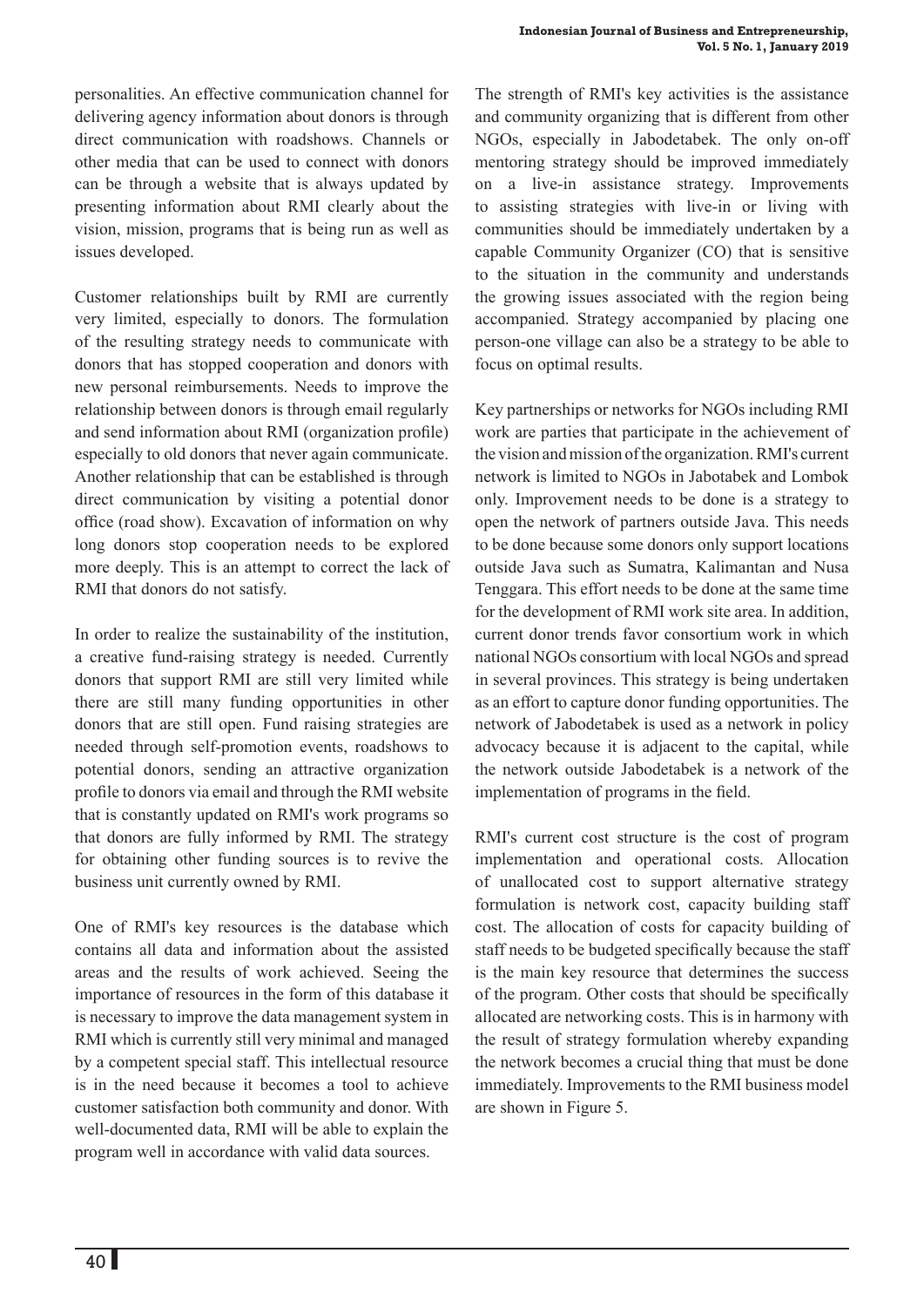

Figure 5. Improvement to the business model of RMI (blue)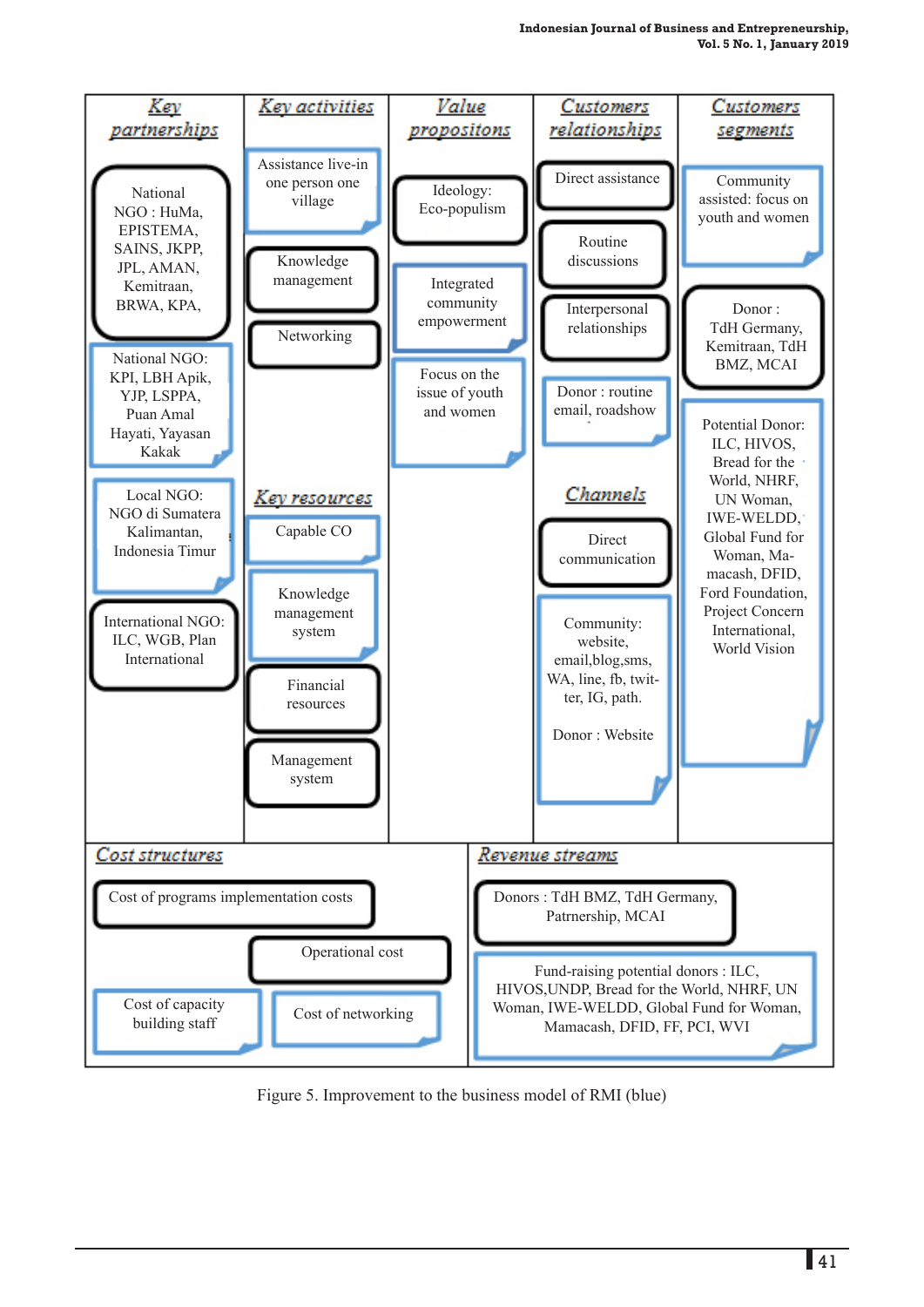#### **Managerial Implication**

The results of this study provide an overview to Rimbawan Muda Indonesia about the business model that is now implemented, so the organization knows what needs to be improved. The recommended of the business model canvas improvement aims to minimize strategic issues that threaten on the organization sustain. Applying alternative strategies and programs obtained from the results of the analysis can help organizations (RMI) conduct organizational reforms so that it has an impact on develop the organization in the future. Things to do are: a) increasing staff capacity through special training in accordance to staff capacity, with capable staff then donor trust will increase; b) reforming the strategy, namely focusing on one issue, so that the RMI value proposition is more unique (specialization); c) conducting creative fund-raising strategies that attract donors.

#### **CONCLUSIONS AND RECOMMENDATIONS**

#### **Conclusions**

Based on the result of research about business model canvas analysis of NGO with a case study of Indonesian Rimbawan Muda (RMI), it can be concluded that at this time it is needed improvement to nine elements of business model run by RMI. The alternative strategies generated from the SWOT matrix consist of 8 alternative strategy formulas including (1) creative fund-raising strategies to the donor(s) that focus on youth and women issues, (2) one issue focus, (3) livein community organization, (4) a fund-raising strategy by self-promotion spaces roadshows and attending donor events (5) Capacity building through knowledge sharing among staff both internal and inter-network, (6) outside Java Networking development, (7) donor visit due to the stop of collaboration (8) donor visit du to the stop of cooperation.

#### **Recommendations**

RMI management must immediately improve the internal management, especially about capacity building of staff and reform issues to be specific so that they are focused and easy to manage. For further research, it is necessary to compare with other non-government organizations that have different organizational strategies and issues.

# **REFERENCES**

- Anheier HK. 2010. *Non-Profit Organizations. Theory, Management, Policy.* London: Routledge.
- Baguley JM, Cornforth C, Mallory G. 2004. What Drives Non-Govermental Organization (NGOs) to Internationalise? In 33rd Annual ARNOVA Conference; 2014 November; Los Angeles, USA. Los Angeles: University Business School.
- Clark J. 1995. *NGO dan Pembangunan Demokrasi.*  Yogyakarta: Tiara Wacana.
- Collins J. 2005. *Good to Great and the Social Sectors: A Monograph to Accompany Good to Great*. Boulder: Self-Published.
- Dabbs G. 1991. Nonprofit businesses in the 1990s: Models for success. *Business Horizons* 34(5):68–71. https://doi.org/10.1016/0007- 6813(91)90051-V.
- Demil B, Lecocq X. 2010. Business model evolution: In search of dynamic consistency. *Long Range Planning* 43: 227–246. https://doi.org/10.1016/j. lrp.2010.02.004.
- Edwards M. 2000. *NGO Rights and Responsibilities: A New Deal for Global Governance.* London: The Foreign Policy Centre.
- Fakih M. 2010. *Masyarakat Sipil untuk Transformasi Sosial*. Yogyakarta: INSIST Press.
- Greensmith J. 2002. Trends in fundraising and giving by international NGOs. International fundraising congress; 2002 September; New York, USA. New York: Global Policy Forum.
- Hernawan D. 2004. Akuntabilitas NGO dan kontrol publik. *Jurnal Administrasi Publik* 3(2).
- Lambell R, Ramia G, Nyland C, Michelotti M. 2008. NGOs and international business research: Progress, prospects and problems. *International Journal of Management Review* 10:75–92. https:// doi.org/10.1111/j.1468-2370.2007.00218.x.
- Osterwalder A, Pigneur Y. 2010. B*usiness Model Generation*. Toronto: Self-published.
- Osterwalder A, Pigneur Y. 2014. *Business Model Canvas: Penerapan di Indonesia.* Jakarta: PPM.
- Rangkuti F. 2015. Analisis SWOT: *Tehnik Membedah Kasus Bisnis.* Jakarta: PT Gramedia Pustaka Utama.
- Sanderse J. 2014. *The Business Models Canvas of NGOs.* Germany: Facultiet Managementwetenschappen.
- Scanlon MM, Alawiyah T. 2015. *Sektor NGO di Indonesia : Konteks, konsep dan profil terkini.* Jakarta: Department of Foreign Affairs and